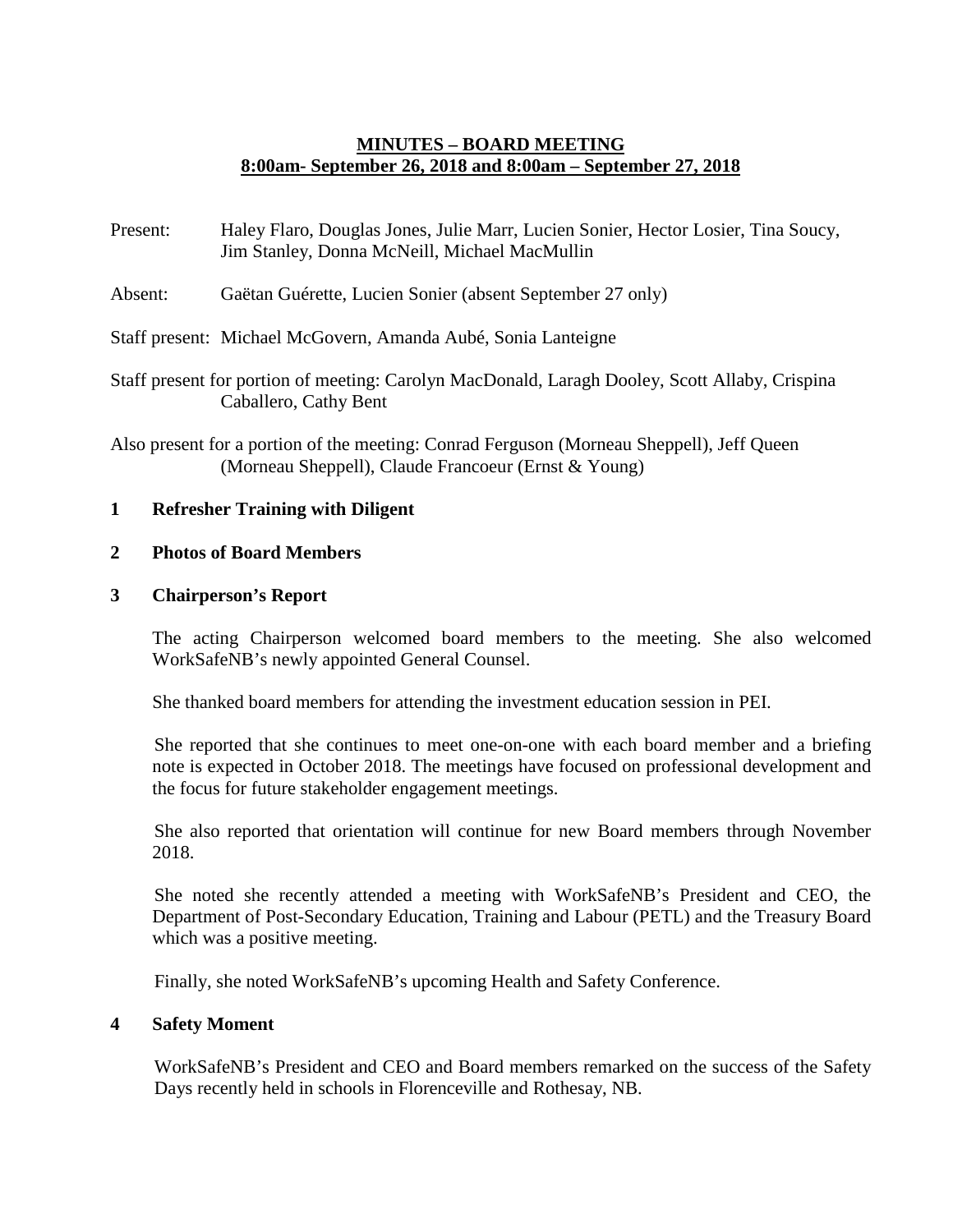## **5 Declaration of any Conflicts of Interest**

The acting Chairperson asked any Board members who have any conflicts of interest arising from the meeting agenda to declare that conflict. No conflicts were declared.

## **6 Adoption of the Agenda**

**Moved, seconded, and on consensus**, the agenda was adopted as written.

# **7 Approval of Minutes of June 28, 2018 Meeting**

**Moved, seconded, and on consensus**, the minutes of June 28, 2018 were approved as written.

### **8 In-Camera Session**

The Board discussed organizational structure, strategy and legislative/legal updates in-camera.

## **9 President and CEO Report**

WorkSafeNB's President and CEO provided a verbal report to the Board. He reported:

- A recent decision by the New Brunswick Court of Appeal will likely impact how WorkSafeNB applies the presumption clause and what constitutes evidence to the contrary pursuant to the *Workers' Compensation Act*. There will be policy and training implications for WorkSafeNB staff in light of this decision. Legislative changes on this matter will be strategized;
- WorkSafeNB has engaged a recruiter for the positions of Chief Financial Officer and Chief Information Officer and those positions will be posted shortly; and
- WorkSafeNB's acting Corporate Secretary and General Counsel provided the Board with an update on legal matters during the presentation of the President and CEO's report.

### **10 Consent Agenda**

### **(a) Key Messages**

The acting Chairperson reminded the Board these are the key public messages to be mindful of.

### **(b) P8 Update Financials and Drivers**

This item will be dealt with under Agenda Item 15.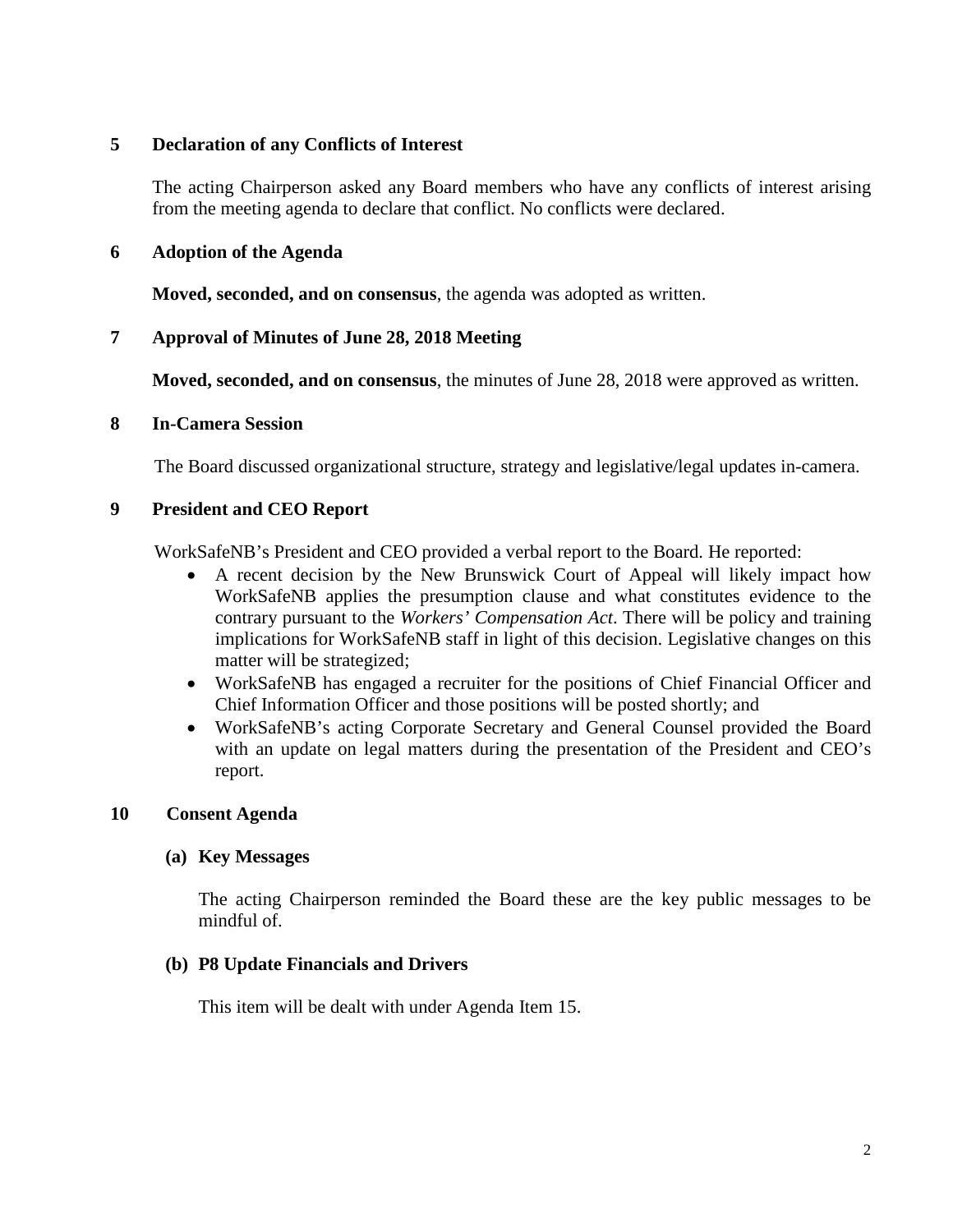### **(c) Mandate Letter – Status Review**

This was provided to serve as a status update. It is anticipated that WorkSafeNB will have adequate input into the new mandate letter. WorkSafeNB's President and CEO noted the item related to linguistic capabilities pertains to language of service and issues identified on this matter will be addressed. A memo on the topic was included on the Board meeting material.

## **(d) Annual NB Industrial Aggregate Earnings**

The Board was advised that WorkSafeNB's consulting actuary will provide further comment on the impact of the NBIAE on liabilities.

# **11 Policy Approval**

## **(a) Hearing Loss**

WorkSafeNB's Director of Planning and Policy introduced Memorandum M18-55 related to Policy 21-112 Occupational Hearing Loss. She noted that, given the high volume of hearing loss claims experience by WorkSafeNB, this policy is intended to ensure claims are within the parameters intended to be covered under the *Workers' Compensation Act*. The key changes include application deadlines, thresholds, modified requirements around medical aid, and the evaluation of PPI awards. She confirmed with the Board the policy now aligns with the threshold in most jurisdictions.

WorkSafeNB's consulting actuary noted that a change in liability based on these policy changes is likely, but not easily predicted at this stage.

The Board confirmed that the legal and policy departments worked together on these policy revisions, but noted that this policy may be tested at the WCAT.

The Board discussed the possibility of a revision to the regulations under the *Occupational Health and Safety Act* to require high risk industries to conduct audiograms.

The Director of Planning and Policy noted that process design could help to address how clients become eligible for replacement batteries, which may also be addressed in the Service Provider Agreements.

The Board confirmed with the acting Corporate Secretary and General Counsel that this policy will be applied on a going forward basis, with certain controls in place for existing clients on items such as replacement hearing aids, etc.

The Board clarified WorkSafeNB's current practice for hearing loss claims is to refer audiograms to consulting audiologists to review, and noted that relying on evidence from specialists who have not seen the claimant can be problematic.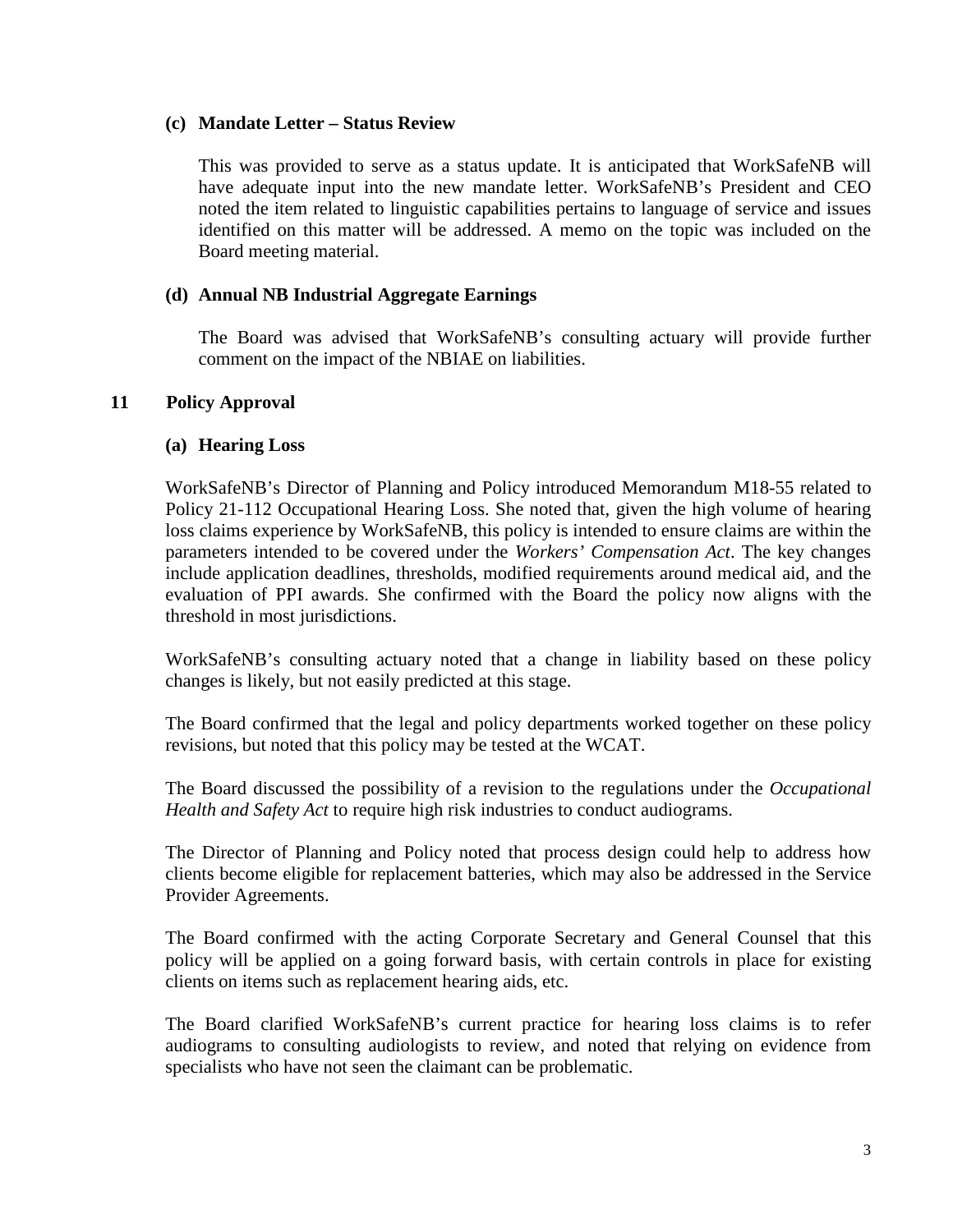The Board requested an update on this policy in two months.

## **Moved, seconded, and on consensus**, the Board of Directors:

- Approved Proposed Policy 21-112 Occupational Hearing Loss, release 004, effective September 26, 2018;
- Rescinded Policy 21-112 Occupational Hearing Loss, release 003, effective September 26, 2018; and
- Rescinded Fee Schedule 29-555 Hearing Aids and Batteries, release 004, effective September 26, 2018.

# **(b) Opioids**

WorkSafeNB's Director of Planning and Policy reviewed Memorandum M18-56 related to Policy 25-012 Medical Aid - Opioids. She explained the policy changes are intended to lower the number of paid prescriptions and at lower doses with the intent of lowering the risk of harm to clients. This is in line with other jurisdictions in Canada.

The Board clarified that WorkSafeNB's Rehabilitation Centre clients may be taking opioids for the purpose of harm reduction. The Board cautioned staff on the use of the term "harm reduction" as it encompasses a variety of things.

# **Moved, seconded, and on consensus**, the Board of Directors:

- Approved Policy 25-012 Medical Aid Opioids, release 003, effective September 26, 2018; and
- Rescinded Policy 25-012 Medical Aid Opioids, release 002, effective September 26, 2018.

# **12 Communications Strategy Update**

WorkSafeNB's acting Director of Communications introduced Memorandum M18-57 which provided a communications strategy update.

She explained there has been a focus on internal communications including daily updates to the internal SafetyNet as well as other initiatives including FaceTime with Doug, AskDoug and FridayFaces.

She noted that WorkSafeNB is focused on meaningful engagement in media relations, stakeholder relations and government relations.

She reviewed WorkSafeNB's enhanced use of social media for both large and small campaigns.

She reported the current focus of telling WorkSafeNB's story through stakeholder education on the rate setting model as well as providing information on legislative issues, the Auditor General's Report on claims management, return to work strategies, the Health and Safety Conference, the Executive Leadership forum, the NBCC partnership launch, and prevention campaigns.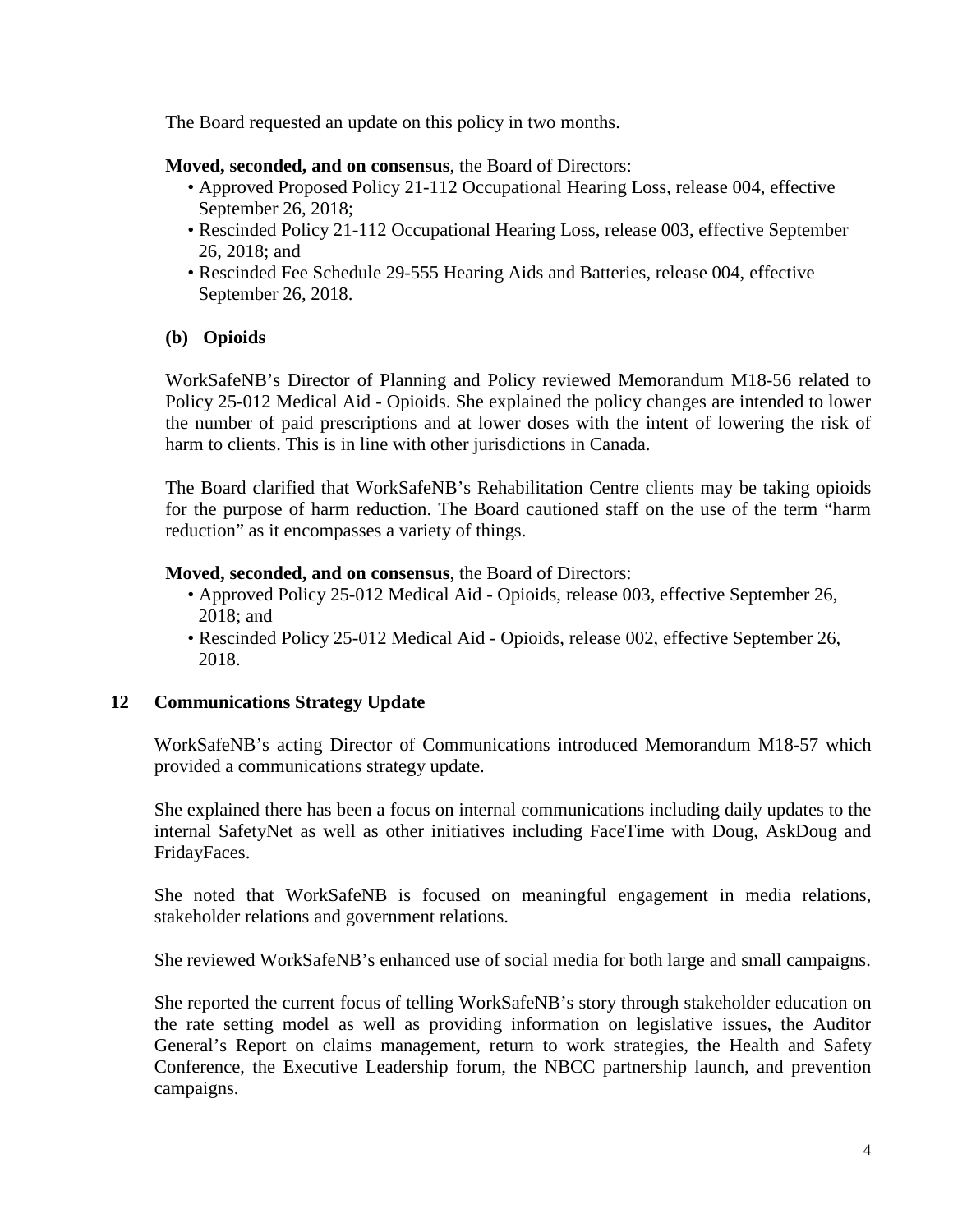The Board suggested that WorkSafeNB ensure open communication with both worker and employer stakeholders.

# **13 Investment Education Follow Up**

WorkSafeNB's President and CEO requested input from the Board on the possibility of using investment strategies that would allow for more flexibility in asset allocation, given that WorkSafeNB is in a different financial position than when the current allocation was established in 2016. Given that WorkSafeNB is approaching the end of a strong investment cycle, an asset liability study will be conducted in early 2019 versus the prior plan to complete a study in 2021. The Board requested information from internal staff and its consulting actuary at its October meeting.

# **14 Governance Matters and Training**

# **(a) Governance Matters**

## Committee Appointments

WorkSafeNB's acting Chairperson reviewed Board member self-identified skills and competencies. Taking that information into account, the Board made the following committee appointments:

Governance Committee:

- Haley Flaro (Chairperson);
- Donna McNeill (worker representative);
- Lucien Sonier (employer representative);
- Jim Stanley (alternate worker representative); and
- Tina Soucy (alternate employer representative.

Human Resources and Compensation Committee:

- Julie Marr (Chairperson);
- Donna McNeill (worker representative);
- Gaëtan Guérette (employer representative)
- Michael MacMullin (alternate worker representative);
- Lucien Sonier (alternate employer representative).

# Audit Committee

- Hector Losier (Chairperson);
- Jim Stanley (worker representative);
- Tina Soucy (employer representative);
- Donna McNeill (alternate worker representative); and
- Julie Marr (alternate employer representative).

Finance and Investment Committee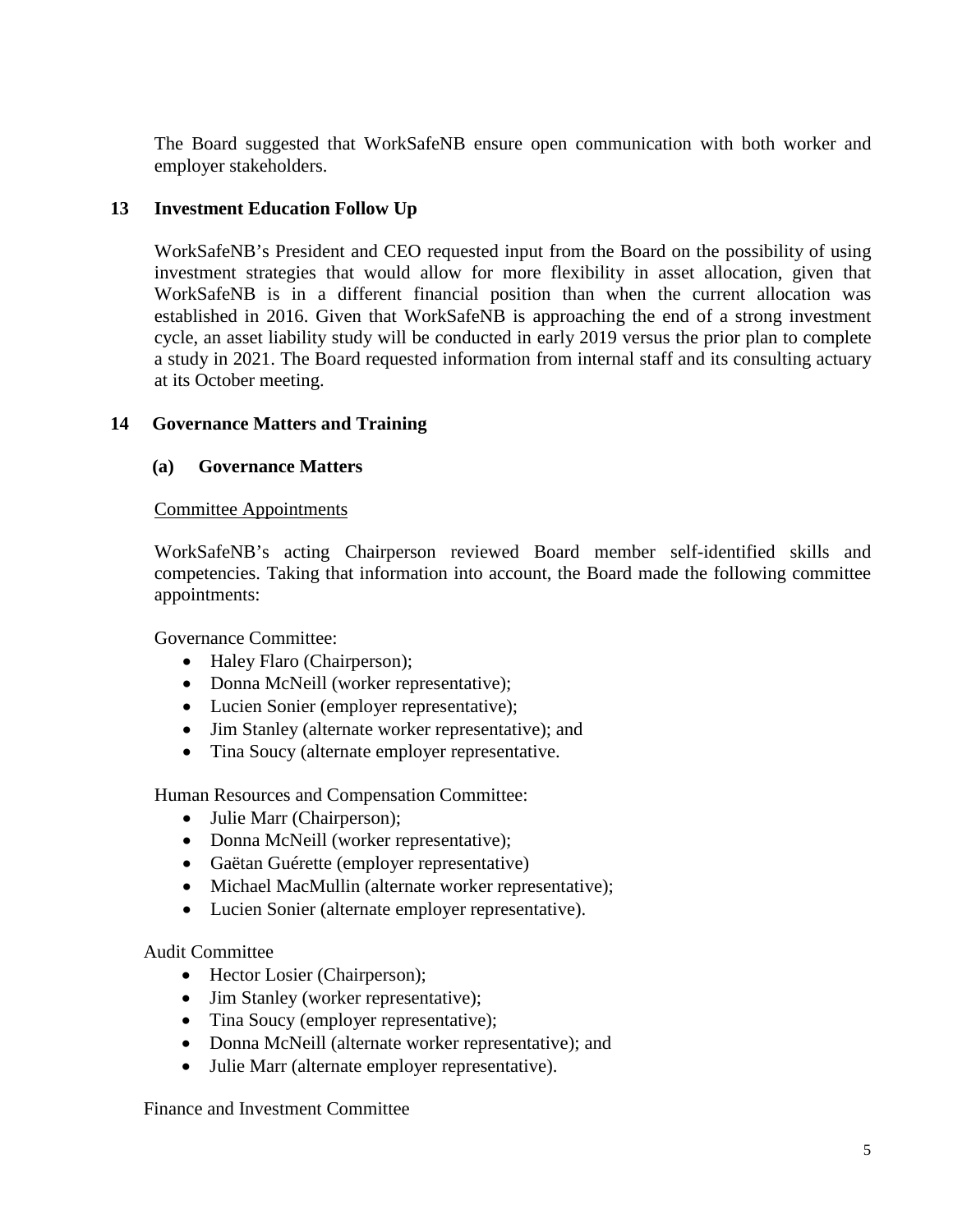- Haley Flaro (Chairperson);
- Michael MacMullin (worker representative);
- Lucien Sonier (employer representative);
- Vacant (alternate worker representative); and
- Gaëtan Guérette (alternate employer representative).

The Board confirmed the Fatality Review Committee functions and Terms of Reference will be discussed prior to the next time that committee meets, which will likely be Spring or Summer of 2019.

The Board agreed to conduct a review of committee structure and function in six months.

# (**b) 2018-2019 Board Meeting Schedule**

The Board was in agreement with the meeting schedule presented at the meeting. Dates will be confirmed shortly.

The Board discussed using future Board meetings for group professional development as well as an opportunity to be observed by a consultant to evaluate its functioning.

The Board agreed the Governance Committee would review Board member orientation documents and the process for incoming Board members.

The Board agreed it would take time at its November meeting to follow up on action items flowing from the Auditor General's report on governance practices and Task Force recommendations.

The Board requested that its meeting agendas be updated to include additional information on agenda items and to clarify when a decision or direction from the Board is needed.

# **15 Financial Update**

WorkSafeNB's acting Chief Financial Officer and consulting actuary presented a Financial Update, including the following:

- (a) P8 financial position;
- (b) 2018 year end forecast; and
- (c) 2019 trend indicator.

# **16 New Business**

The following new business was addressed on September 27, 2018: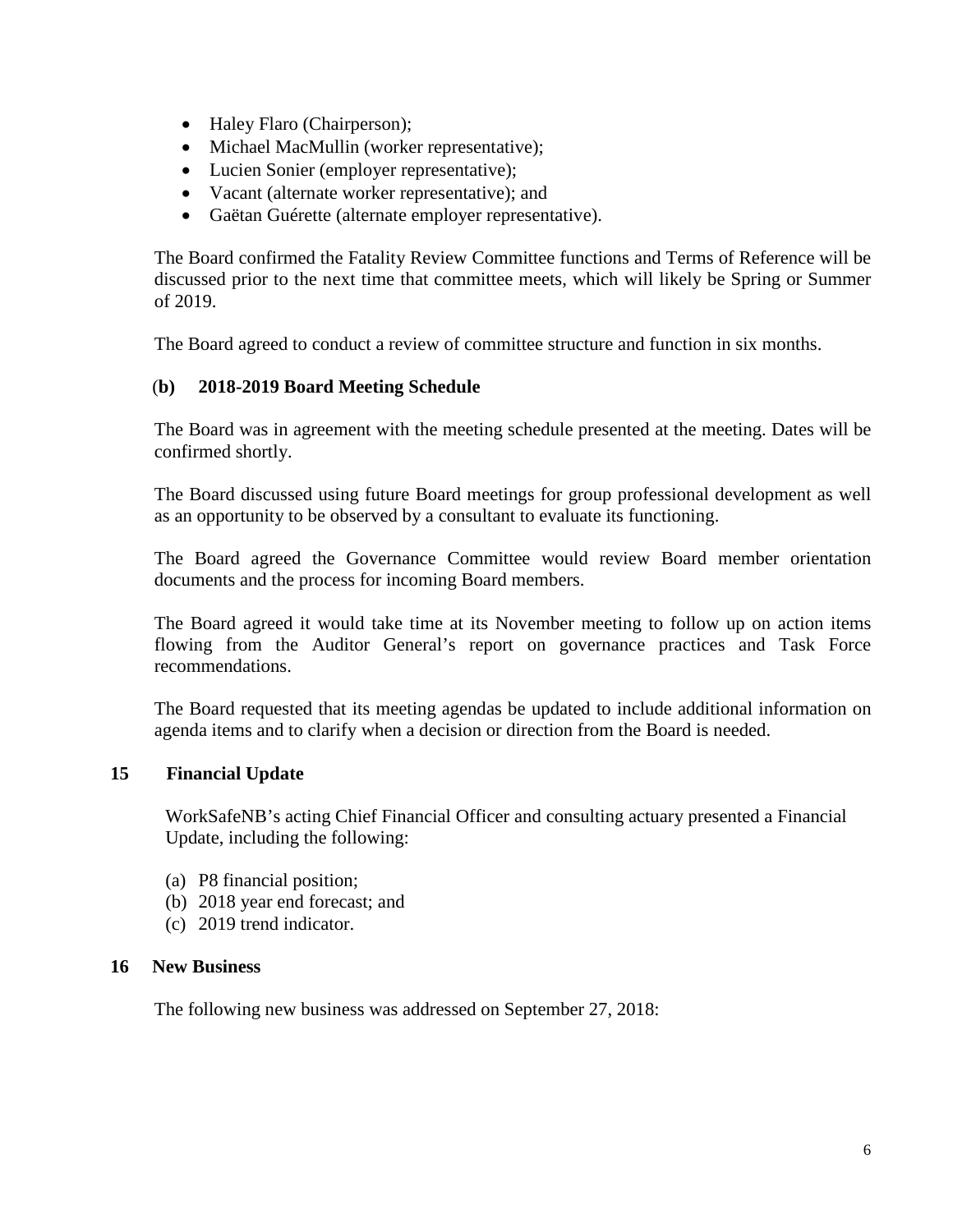## IT System

The Board received Memorandum M18-61 related to WorkSafeNB's IT assessment and IT strategic plan. The Board agreed to move forward with the engagement of an external consultant in 2018 to perform an IT assessment and develop an IT strategic plan.

### Board Training on Committee Function

The Board requested training on committee functions, duties of the Chairperson, etc. in January 2019.

### October 2018 Meeting Priorities

The Board identified receiving an audit report and a final review of legislative amendments. It noted it may convene via conference call in the interim.

# **17 Adjourn**

Motion to adjourn was carried at approximately 4:15 pm.

# **September 27, 2018**

### **18 Strategy Renewal Update**

A consultant from Ernst & Young provided an update on the Board's strategic planning process and reviewed next steps including finalizing financials, completing roadmap and timelines, development of the strategic plan document and preparation of a Board package for presentation in October 2018.

WorkSafeNB's Director of Performance Excellence presented a strategy renewal update. She reviewed the following four scenarios with strategic responses and actions:

- 1. Workers Compensation System Becomes Unsustainable;
- 2. Growing Recognition by New Brunswickers for Health and Safety;
- 3. The Rise of Innovative Healthcare Solutions Offers Opportunities to Better Support Rehabilitation and Return to Work; and
- 4. Digital Trends are Driving Convenient and Efficient Real Time Customer Interactions.

The Board discussed the importance of focused occupational health and safety efforts in the self-insured employer group. WorkSafeNB's Director of Performance Excellence and the consultant from Ernst & Young were directed to add actions on this to the appropriate scenarios.

The Board confirmed that developing measurables on progress on strategic actions is ongoing.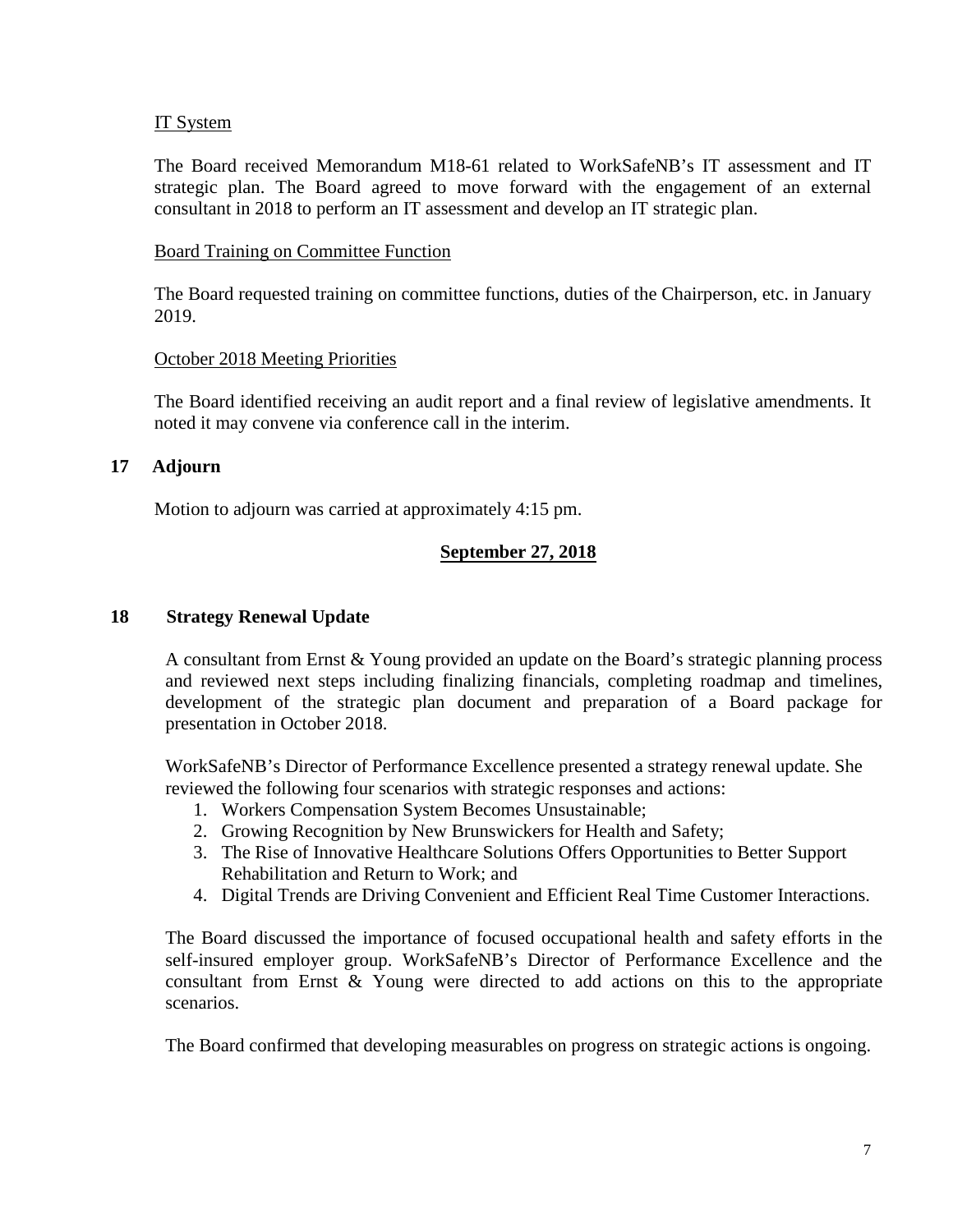The Board requested the opportunity to review the Injured Workers Advisory Committee annual report prior to formal adoption of the strategic plan to ensure that recommendations contained in the report are considered.

## **19 Rate Setting Recommendation**

WorkSafeNB's consulting actuary presented information to the Board, including nature and extent of changes to the system and claim trends, noting that duration rather than frequency of lost time claims is the key driver of cost.

He also reviewed the process used for the projection, noting it is difficult to predict new accident costs for the current and following years.

The Board confirmed the current claims backlog is at a normal level and has been accounted for in the projections.

He also noted unusual items impacting the workers' compensation system, including hearing loss and a lack of margin left in the funding ratio, which has required the "unusual material items" provision in the Board's funding policy to come into effect.

He also reviewed future challenges, including volatility in investment returns, potential benefit changes, increased attention to work related mental stress, and the potential for addition Board policies to be struck down by the WCAT.

He provided a preliminary estimate for the required 2019 assessment rate at the high end of the \$2.69-\$2.95 range as previously shared with stakeholders. In its preliminary discussions, the Board agreed it would be prudent to accept the consulting actuary's recommendation.

WorkSafeNB's President and CEO discussed the possibility of Board members scheduling meetings with party members and labour groups to help share key information for awareness and education purposes. WorkSafeNB's acting Director of Communications also noted the NB Medical Society has been very open to sharing key information.

### **20 Legislation Review**

The agenda item began on September 26 and continued on September 27.

The Board noted the discussion on proposed legislative amendments will be principles-based.

WorkSafeNB's acting Corporate Secretary and General Counsel introduced Memorandum M18-60 related to legislative amendments. He noted that he and WorkSafeNB's Director of Planning and Policy have been in contact with PETL and this has been identified by PETL as a priority.

He explained that PETL is waiting for the Board's proposals on legislative amendments which would address some of the more vague recommendations by the Task Force. WorkSafeNB's